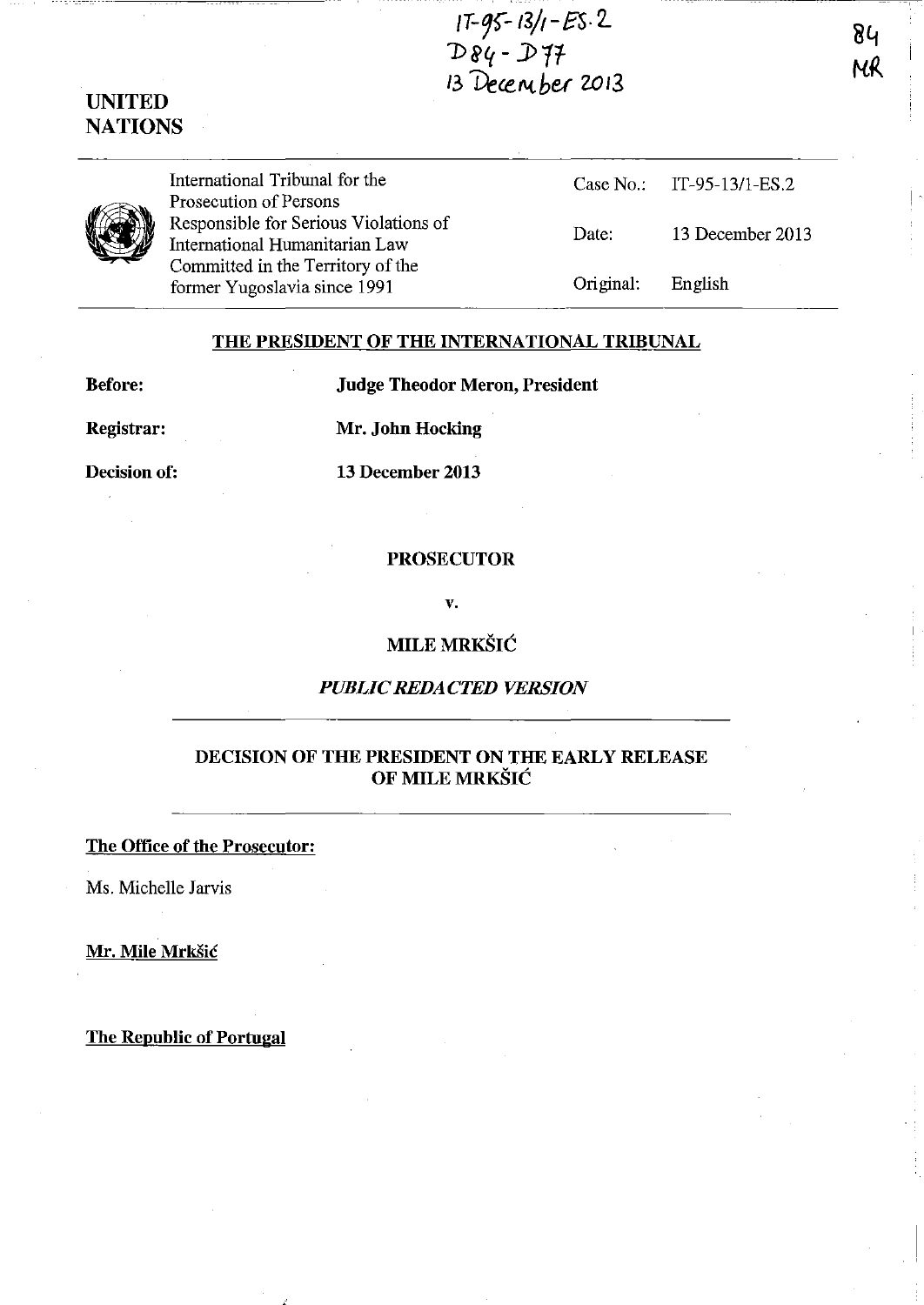1. I, Theodor Meron, President of the International Tribunal for the Prosecution of Persons Responsible for Serious Violations of International Humanitarian Law Committed in the Territory of the former Yugoslavia since 1991 ("Tribunal"), am seised of an application for early release from Mr. Mile Mrkšić ("Mrkšić"), filed on 4 June 2013.<sup>1</sup> I consider the Application pursuant to Article 28 of the Statute of the Tribunal ("Statute"), Rules 124 and 125 of the Rules of Procedure and Evidence of the Tribunal ("Rules"), and paragraph 2 of the Practice Direction on the Procedure for the Determination of Applications for Pardon, Commutation of Sentence, and Early Release of Persons Convicted by the International Tribunal ("Practice Direction").<sup>2</sup>

-------------~~--------

 $83$ 

## **I. BACKGROUND**

2. On 15 May 2002, Mrkšić surrendered to the Tribunal and was transferred to the United Nations Detention Unit of the ICTY in The Hague, The Netherlands.<sup>3</sup>

3. On 16 May 2002, at his initial appearance before Trial Chamber II of the Tribunal ("Trial Chamber"), Mrkšić pleaded not guilty to all the counts in the indictment against him.<sup>4</sup> On 27 September 2007, the Trial Chamber found Mrkšić guilty of aiding and abetting murder, torture and cruel treatment as violations of the laws or customs of war with respect to events at Ovčara, near Vukovar, on 20 and 21 November 1991.<sup>5</sup> The Trial Chamber sentenced Mrkšić to a single term of 20 years of imprisonment with credit for time served since 15 May 2002.<sup>6</sup> On 5 May 2009, the Appeals Chamber of the Tribunal dismissed Mrkšić's appeal in its entirety and affirmed both his convictions and his sentence.<sup>7</sup>

4. On 26 January 2012, the Portuguese Republic was designated as the State in which Mrkšić was to serve the remainder of his sentence.<sup>8</sup> Mrkšić was transferred to Portugal on 16 August 2012.<sup>9</sup>

<sup>&</sup>lt;sup>1</sup> See Internal Memorandum from Mr. Gus de Witt, Chief, Office of the Registrar *ad interim*, to Judge Theodor Meron, President, dated 17 June 2013 ("17 June Memorandum"), *transmitting, inter alia,* Letter by Mile Mrksic, dated 4 June 2013 ("Application").

 $2$  IT/146/Rev.3, 16 September 2010.

<sup>&</sup>lt;sup>3</sup> See Prosecutor v. Mile Mrkšić, Miroslav Radić, and Veselin Šljivančanin, Case No. IT-95-13/1-T, Judgement, 27 September 2007 ("Trial Judgement"), paras 709, 713, 718.

Trial Judgement, paras 6, 718.

<sup>5</sup> Trial Judgement, para. 712.

<sup>6</sup> Trial Judgement, paras 709, 713.

<sup>&</sup>lt;sup>7</sup> See Prosecutor v. Mile Mrkšić and Veselin Šljivančanin, Case No. IT-95-13/1-A, Judgement, 5 May 2009 ("Appeal Judgement"), Disposition, p. 169.

<sup>8</sup>*See Prosecutor v. Mile Mrksic,* Case No IT-95-13/l-ES.2, Order Designating State in Which Mile Mrksic is to Serve His Sentence, 26 January 2012, p. 1 (filed confidentially, made public once Mrskic had been transferred to the Portuguese Republic pursuant to the President's direction, as contained within this order).

*<sup>9</sup> See* Press Release, VEIMOWIPRI517e, Mile Mrksic Transferred to Portugal to Serve Sentence, 17 August 2012, available at http://www.icty.org/sid/11087.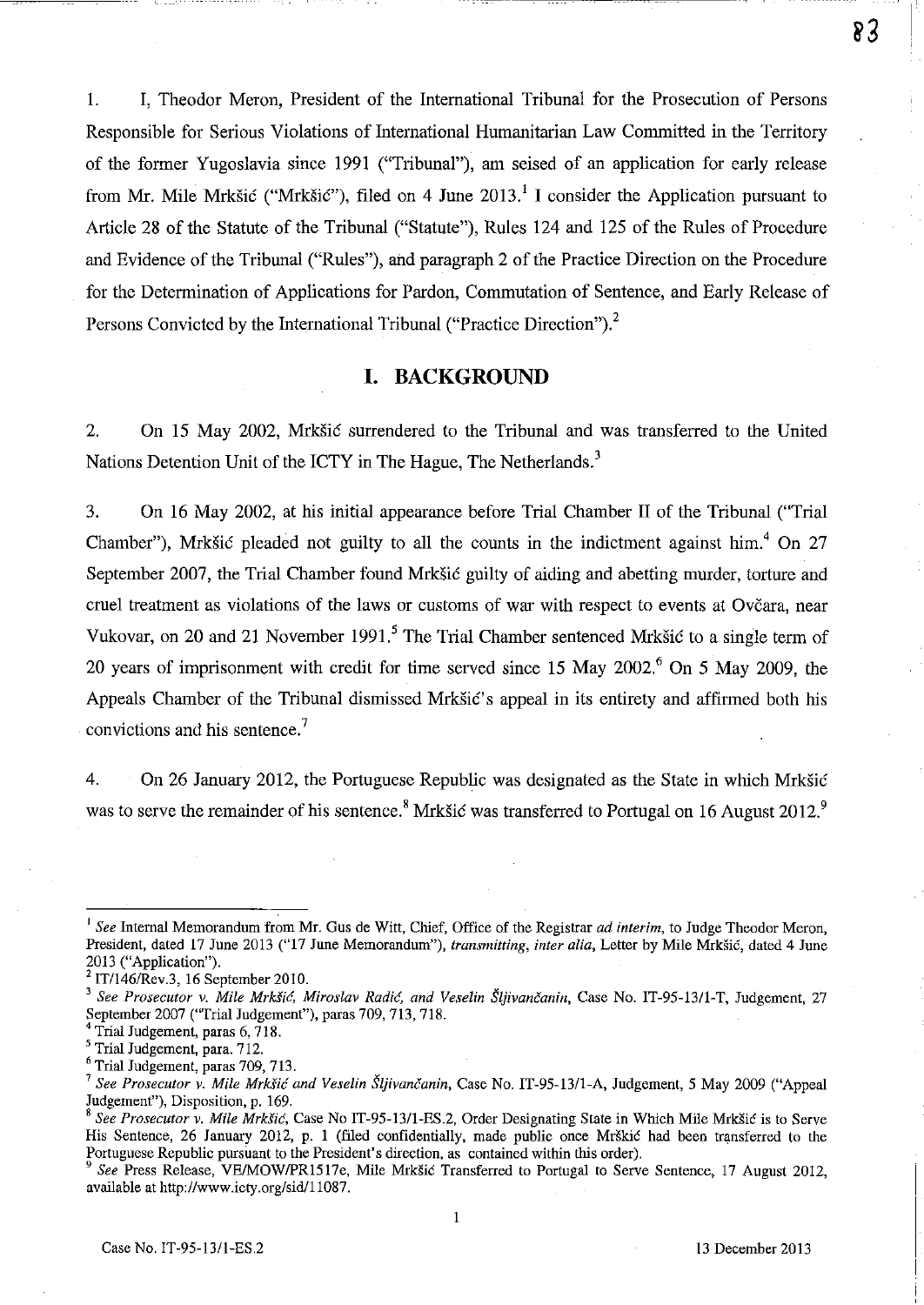## **11. THE APPLICATION**

5. Mrksic filed the Application, by means of a letter addressed to me, on 4 June 2013. On 31 October 2013, the Registrar of the Tribunal ("Registrar"), in accordance with paragraphs 3 and 4 of the Practice Direction, provided me with: (i) a Memorandum from the Office of the Prosecutor ("Prosecution"), dated 1 July 2013, regarding Mrkšić's cooperation with the Prosecution ("Prosecution Memorandum"); (ii) a Report of the Director of Monsanto Prison, dated 15 July 2013, regarding Mrkšić's behaviour while imprisoned and general conditions of imprisonment ("Prison Report"); and (iii) a Briefing note by the Prosecutor General's Office, dated 1 October 2013, regarding, *inter alia*, Mrkšić's eligibility for early release under the national law of Portugal ("Briefing Note").<sup>10</sup>

6. In response to the above materials, Mrksic sent a letter dated 19 November 2013, pursuant to paragraph 6 of the Practice Direction ("November 2013 Letter").

# **Ill. DISCUSSION**

7. In coming to my decision on whether it is appropriate to grant Mrksic's Application, I have consulted the Judges of the Bureau and the permanent Judges of the sentencing Chamber who remain Judges of the Tribunal, pursuant to Rule 124 of the Rules.

## **A. Applicable Law**

8. Under Article 28 of the Statute, if, pursuant to the applicable law of the State in which the convicted person is imprisoned, he or she is eligible for pardon or commutation of sentence, the State concerned shall notify the Tribunal accordingly, and the President of the Tribunal, in consultation with the Judges, shall decide the matter on the basis of the interests of justice and the general principles of law.

9. Rule 123 of the Rules echoes Article 28 of the Statute, and Rule 124 of the Rules provides that the President shall, upon such notice, determine, in consultation with the members of the Bureau and any permanent Judges of the sentencing Chamber who remain Judges of the Tribunal, whether pardon or commutation is appropriate. Rule 125 of the Rules provides that, in making a determination on pardon or commutation of sentence, the President shall take into account, *inter alia,* the gravity of the crime or crimes for which the prisoner was convicted, the treatment of

85

<sup>10</sup>*See* Internal Memorandum from Mr. Gus de Wilt, Chief, Office of the Registrar *ad interim,* to Judge Theodor Meron, President, dated 31 October 2013 ("October Memorandum").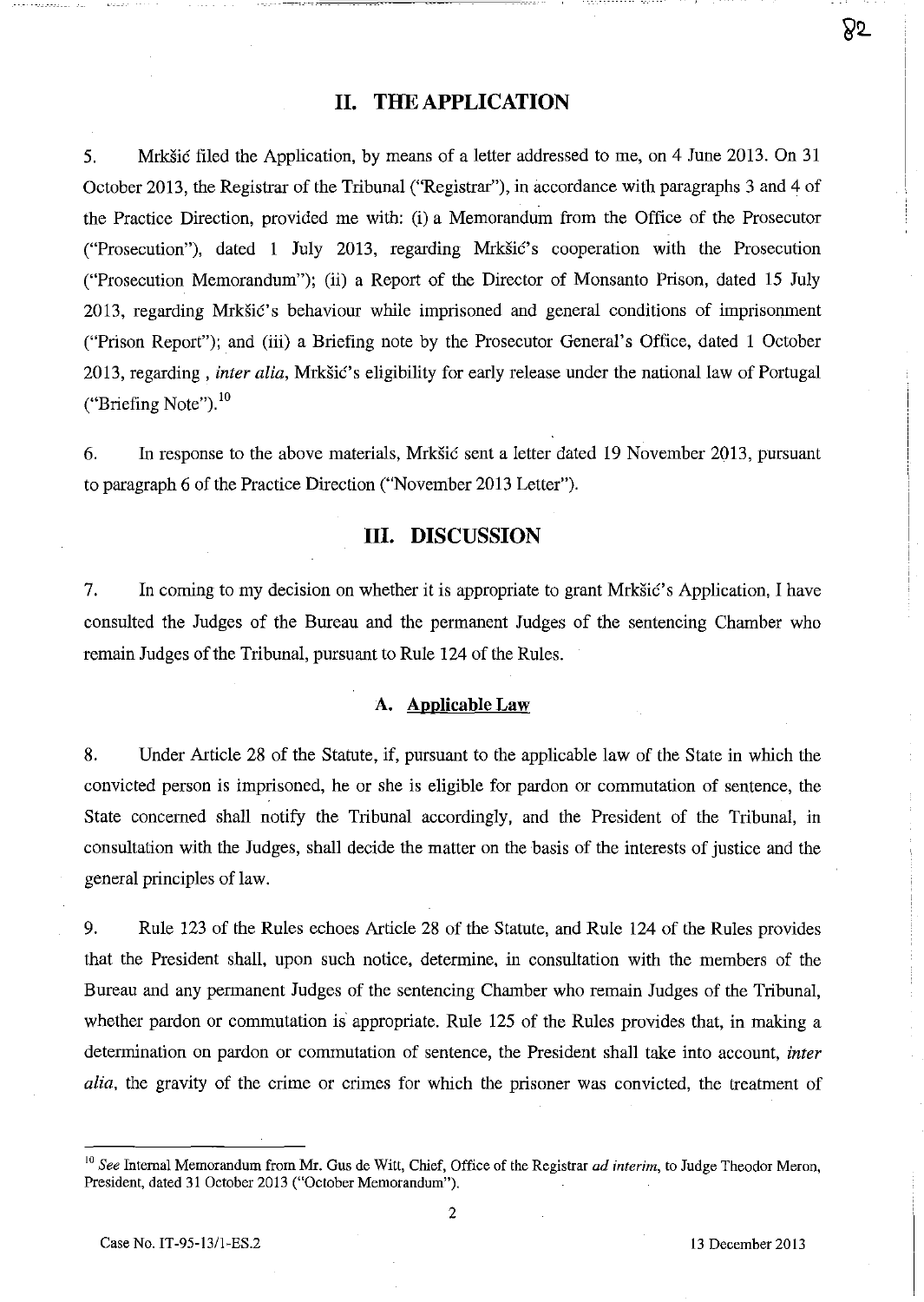similarly-situated prisoners, the prisoner's demonstration of rehabilitation, and any substantial cooperation of the prisoner with the Prosecution,

10, Paragraph 2 of the Practice Direction provides that a convicted person may directly petition the President of the Tribunal for pardon, commutation of sentence, or early release, if he or she believes that he or she is eligible therefor.

11. Article 3 of the Agreement between the United Nations and the Portuguese Republic on the Enforcement of Sentences of the International Criminal Tribunal for the former Yugoslavia, dated 19 December 2007 ("Enforcement Agreement") provides that in enforcing a sentence imposed by the Tribunal, the Portuguese authorities shall be bound by the duration of the sentence; and that the conditions of imprisonment shall be governed by Portuguese law, subject to the supervision of the Tribunal. II Article 8 of the Enforcement Agreement provides, *inter alia,* that, following notification of eligibility for pardon, anmesty or commutation of sentence under Portuguese law, the President of the Tribunal shall determine, in consultation with the Judges of the Tribunal, whether pardon or anmesty or commutation of the sentence is appropriate; the Registrar shall then inform Portugal of the President's determination accordingly.

#### **B. Eligibility under Portuguese Law**

12. The Prosecutor General's Office has informed the Registrar that, under Portuguese law, a detainee may be released on parole upon completion of half of his sentence, if additional requirements are met.<sup>12</sup> In particular, Article 61 of the Portuguese Criminal Code states that a detainee who has served half of his sentence may be released "conditionally" (i.e., on parole) provided that (a) "[c]onsidering the circumstances of the case, the offender's previous lifestyle, his personality and its evolution during the enforcement of the sentence of imprisonment, it is reasonable to expect that the convict, once released, will lead his life in a socially responsible manner, without committing further criminal offences; and (b) [his] release proves to be compatible with the defence of the social order and the social peace".<sup>13</sup>

13. According to the Briefing Note, Mrkšić completed half of his sentence in 2012.<sup>14</sup> This, however, does not mean that he is automatically entitled to early release under Portuguese law. A detainee who has completed half of his sentence may only be released on parole if there is a

<sup>&</sup>lt;sup>11</sup> See Article 3(3) of the Enforcement Agreement.

<sup>&</sup>lt;sup>12</sup> See October Memorandum, Briefing Note, paras 1-2, referring to, the Portuguese Criminal Code, Articles 61-64.

 $13$  Article 61(2) of the Portuguese Criminal Code (excerpts of which have been translated in English by the Prosecutor General's Office and attached to the Briefing Note).

<sup>14</sup>*See* October Memorandum, Briefing Note, para. 8.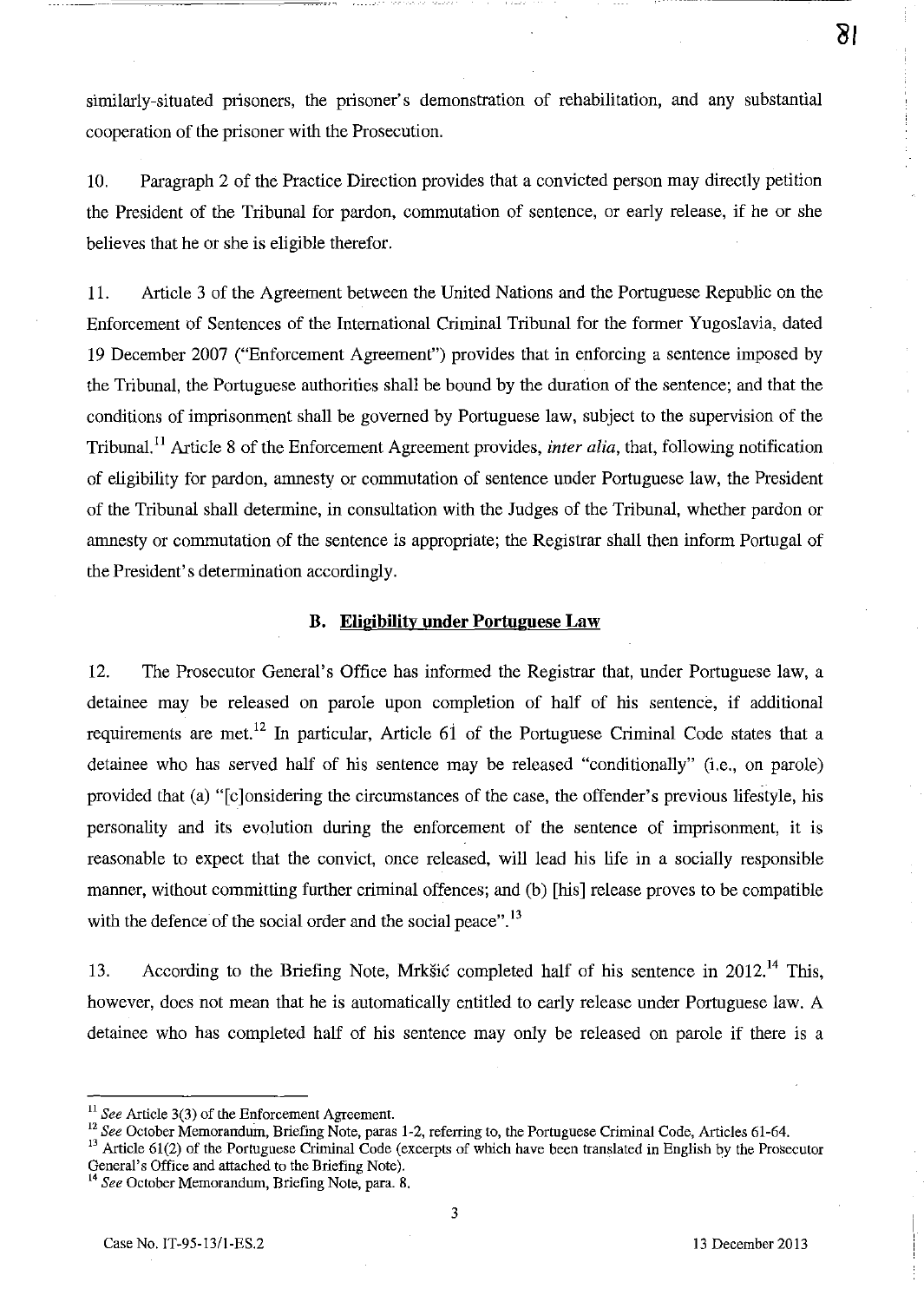"favourable assessment" of the detainee's "future behavior".15 The Prosecutor General's Office, however, does not make a "favourable assessment" pursuant to Article 61 of the Portuguese Criminal Code and expressly advises against Mrkšić's release at this point.  $16$ 

· .. -----------------

סא

14. I note, however, that irrespective of the conditional release provisions of the Portuguese Criminal Code, the early release of persons convicted by the Tribunal falls exclusively within the discretion of the President of the Tribunal, pursuant to Rule 124 of the Rules and Article 8(2) of the Enforcement Agreement.

## C. **Gravity of Crimes**

15. Mrkšić was convicted for crimes of very high gravity, which included aiding and abetting the torture, cruel treatment and murder of about 200 prisoners of war in Ovčara, near Vukovar.<sup>17</sup> Concerning these crimes, the Trial Judgement found that:

in the present case the victims of the offences were all murdered on the day. The consequences for them were absolute. Close family members have been left without their loved ones. In almost all cases the anguish and hurt of such tragedy has been aggravated by uncertainty about the fate which befell these victims.<sup>18</sup>

16. In determining Mrkšić's sentence, the Trial Chamber stated that he showed "a preparedness" to ignore the responsibility which was on him as commander, and by virtue of international law, to take appropriate measures for the care of prisoners of war in [the Yugoslav Army's) custody", and utterly "failed to act as an officer in his position should have acted, with terrible consequences for the prisoners of war and their loved ones".<sup>19</sup> The Appeals Chamber of the ICTY affirmed the Trial Chamber's sentencing determinations.<sup>20</sup>

17. In these circumstances, I am of the view that the high gravity of Mrksic's offences weighs against his early release, his voluntary surrender notwithstanding.

#### **D. Treatment of Similarly-Situated Prisoners**

18. In deciding early release applications, Rule 125 of the Rules requires the President of the Tribunal to consider, as a separate factor, the need for equal treatment of similarly-situated prisoners.

<sup>19</sup> Trial Judgement, para. 702.

*<sup>]5</sup> See* October Memorandum, Briefing Note, para. 5.

*<sup>16</sup> See* October Memorandum, Briefing Note, paras 11-12.

<sup>&</sup>lt;sup>17</sup> Trial Judgement, paras 686-687.

<sup>&</sup>lt;sup>18</sup> Trial Judgement, para. 685.

*<sup>20</sup> See* Appeal Judgement, paras 370-371, 377-379.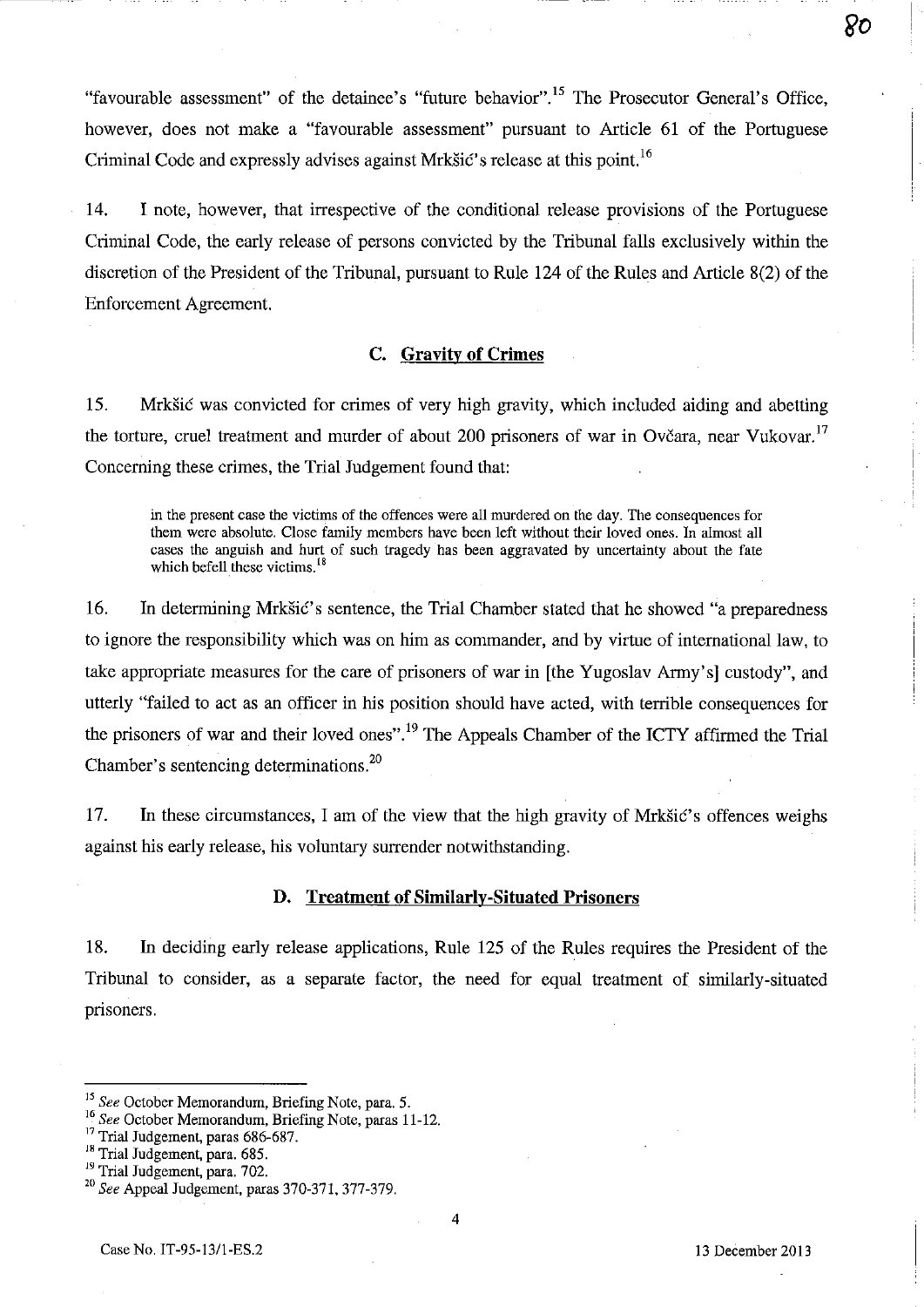19. In this respect, I recall that the practice of the Tribunal is to consider convicted persons eligible for early release only when they have served at least two-thirds of their sentence.<sup>21</sup> I note, however, that a convicted person having served two-thirds of his sentence is merely eligible for early release and not entitled to such release, which may only be granted by the President as a matter of discretion.<sup>22</sup>

20. According to the Portuguese authorities and based on my own calculation, Mrksic has completed, as of the date of this Decision, more than half but less than two-thirds of his 20-year sentence, given that he has been detained since 15 May 2002.<sup>23</sup> The fact that Mrkšić has not yet completed two-thirds of his sentence counsels against his early release. The well-settled practice of the Tribunal is not to grant early release to convicts who have not completed two-thirds of their sentence, absent compelling reasons to do so. $^{24}$ 

#### **E. Demonstration of Rehabilitation**

21. Rule 125 of the Rules provides that the President of the Tribunal shall take into account a prisoner's demonstration of rehabilitation in determining whether pardon or commutation is appropriate. In addressing the convicted person's rehabilitation, paragraph 3(b) of the Practice Direction states that the Registrar shall

request reports and observations from the relevant authorities in the enforcing State as to the **behaviour of the convicted person during his or her period of incarceration and the general conditions under which he or she was imprisoned, and request from such authorities any**  psychiatric or psychological evaluations prepared on the mental condition of the convicted person during the period of incarceration<sup>[1]</sup>

22. The Prison Report states that during his time in prison, Mrksic has shown "good integration and adaptation skills" and developed "a good relationship with the Detention Facility staff, the surveillance officers and the other inmates".<sup>25</sup> The Prison Report also states that Mrksic has so far "displayed a regular conduct" in prison and that "[n]o incident or disciplinary sanction has been registered in his file".<sup>26</sup> The director of the prison where Mrkšić is held adds that, since his transfer

<sup>22</sup>*See Nikolic* Decision, para. 20.

<sup>&</sup>lt;sup>21</sup> See Prosecutor v. *Dragan Nikolić*, Case No. IT-94-2-ES, Decision of President on Early Release of Dragan Nikolić.. 12 November 2013 (public redacted version) *('"Nikoli<'* Decision"), para. 20, and authorities cited therein.

*<sup>23</sup> See* Trial Judgement, paras 709, 713. *See also* October Memorandum, Briefing Note, paras 7-8.

<sup>&</sup>lt;sup>24</sup> See Prosecutor v. Momčilo Krajišnik, Case No. IT-00-39-ES, Decision of the President on Early Release of Momčilo Krajisnik, 8 November 2012, paras 28-29, 43 (public with confidential annex) (denying the early release request of a detainee who had not yet completed two-thirds of his sentence because, *inter alia,* the detainee had not justified the requested deviation from the two-thirds eligibility threshold of the ICTY).

<sup>&</sup>lt;sup>25</sup> October Memorandum, Prison Report, p. 3.

<sup>&</sup>lt;sup>26</sup> October Memorandum, Prison Report, p. 2.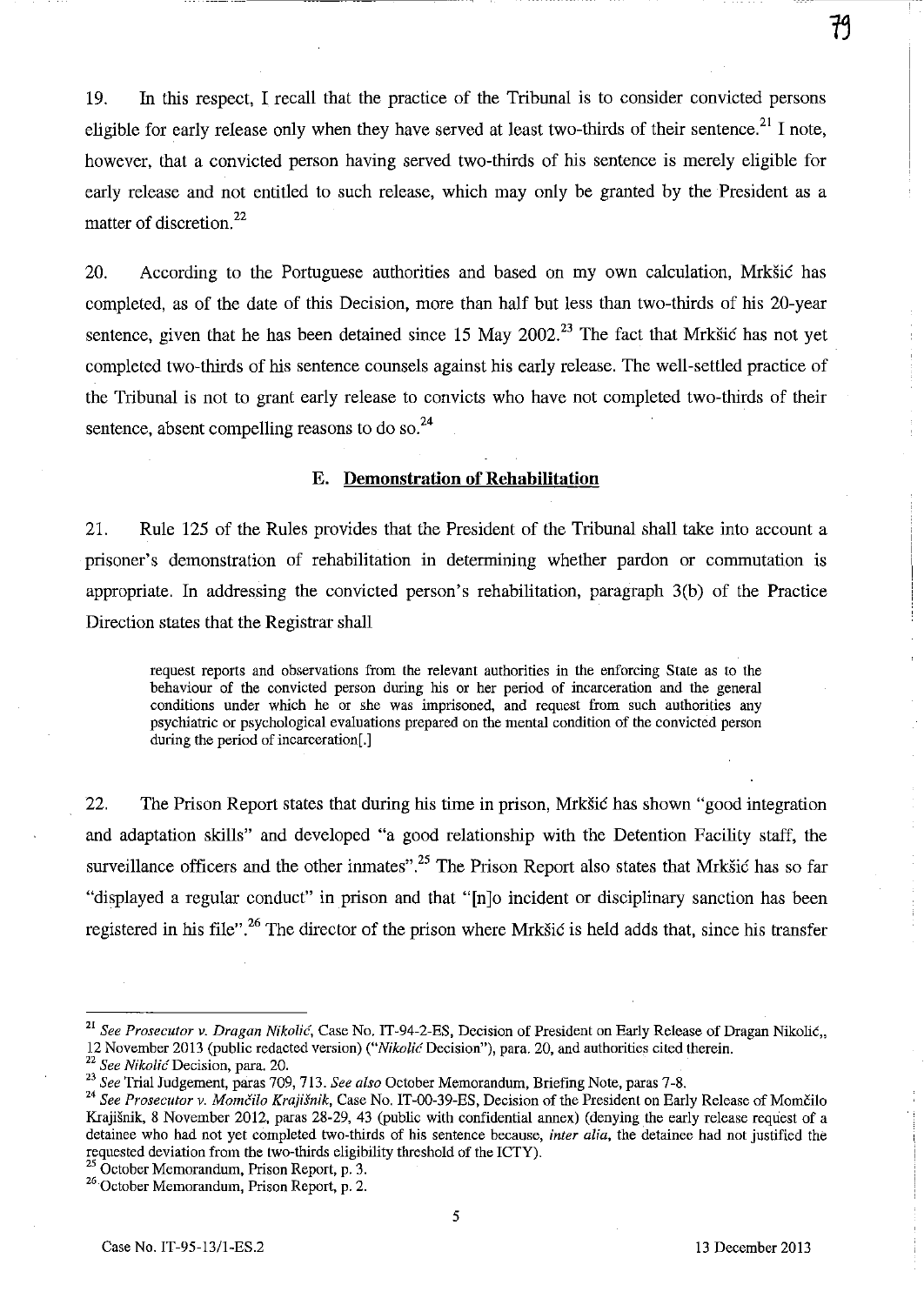to Portugal, Mrkšić has benefited from several family visits, including intimate visits from his wife, as well as monthly visits from a representative of the Embassy of Serbia in Portugal.<sup>27</sup>

23. As regards Mrkšić's psychological and emotional condition,  $[REDACTED]$ <sup>28</sup> I note that this assessment is provided by the prison authorities; Mrkšić has not been evaluated by an independent psychiatrist or psychologist. I observe, however, that nothing in the Practice Direction requires an enforcement State to hire an independent expert to conduct the psychiatric or psychological evaluation of a detainee.<sup>29</sup>

24. On Mrkšić's mental and psychological condition,  $[REDACTED]$ <sup>30</sup> In this regard, I note that in his Application, Mrkšić declares that he respects his sentence and that he regrets the harm inflicted on all the victims of the war in the former Yugoslavia.<sup>31</sup> In his November 2013 Letter to me, Mrkšić further clarifies that he was "not convicted because [he] was the commander, but on grounds of individual responsibility";<sup>32</sup> he also emphasizes that he is "aware of [his] punishment", which he "[has] accepted".<sup>33</sup> [REDACTED].<sup>34</sup> For these reasons, the Prosecutor General's Office advises against Mrkšić's release at this stage.<sup>35</sup> In his November 2013 Letter to me, however, Mrkšić states that his intention was never to "belittl[e] anyone's victims" and recognizes expressly that "no one had emerged from the war without victims of their own". 36

25. Having carefully reviewed the materials before me, I am of the opinion that Mrkšić has demonstrated some signs of rehabilitation, which militate in favour of his early release.

#### **F. Substantial Cooperation with the Prosecution**

26. Rule 125 of the Rules states that the President of the Tribunal shall take into account any "substantial cooperation" of the prisoner with the Prosecution. Paragraph 3(c) of the Practice Direction states that the Registry shall request the Prosecutor to submit a detailed report of any cooperation that the convicted person has provided to the Prosecution and the significance thereof.

 $27$  October Memorandum, Prison Report, p. 3.

<sup>28</sup> October Memorandum, Prison Report, p. 2.

<sup>&</sup>lt;sup>29</sup> See Practice Direction, para. 3(b) (stating that, in connection with a detainee's early release application, the Registrar shall request "from the relevant authorities in the enforcing State" "any psychiatric or psychological evaluations prepared on the mental condition of the convicted person during the period of incarceration").

 $\overline{0}$  October Memorandum, Briefing Note, para. 10.

<sup>31</sup>*See* Application.

<sup>32</sup> November 2013 Letter, p. 1.

<sup>33</sup> November 2013 Letter, p. 1.

<sup>&</sup>lt;sup>34</sup> October Memorandum, Briefing Note, para. 10.

<sup>&</sup>lt;sup>35</sup> October Memorandum, Briefing Note, paras 11-12.

 $36$  November 2013 Letter, p. 1.